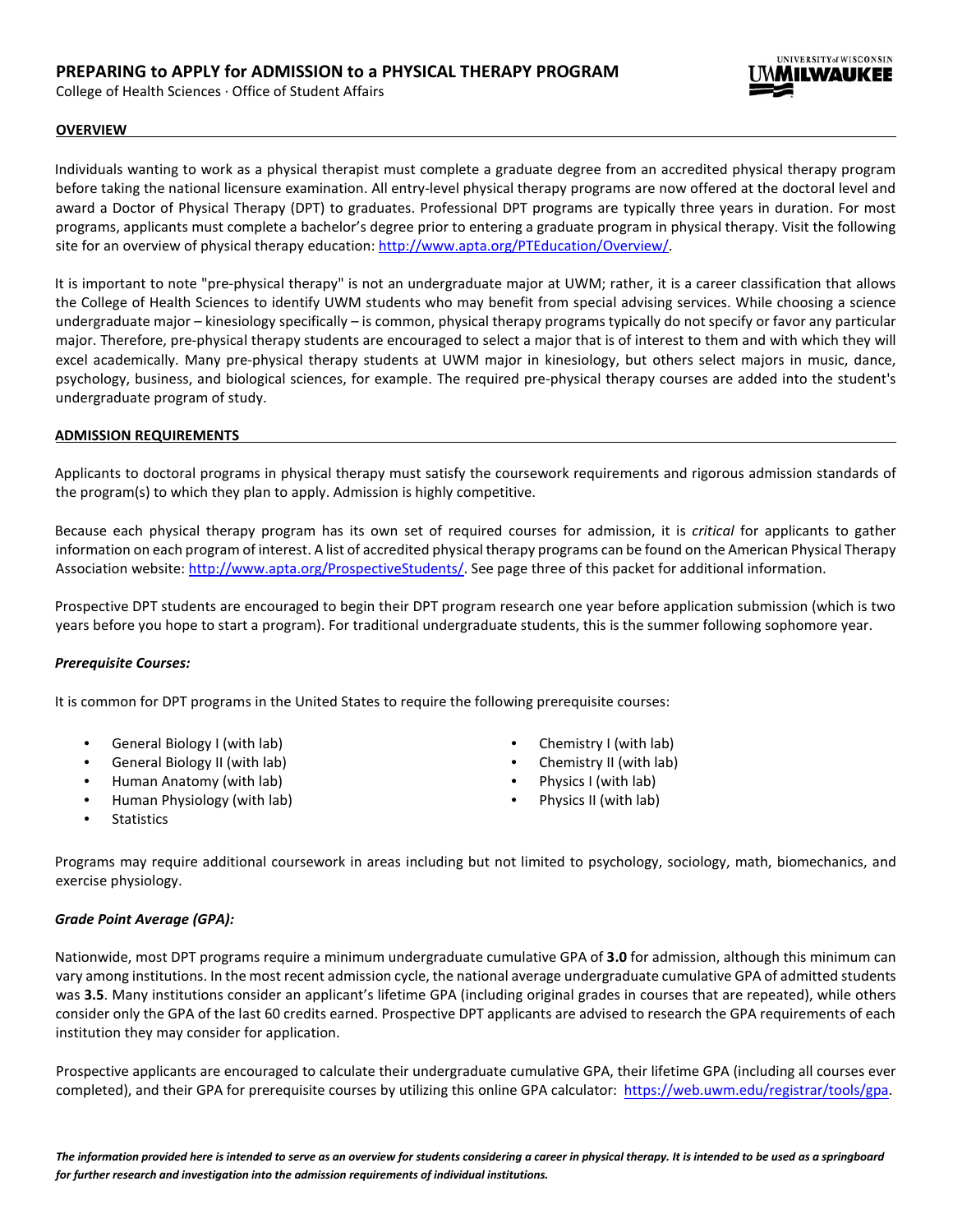# **PHYSICAL THERAPIST CENTRALIZED APPLICATION SERVICE (PTCAS)**

The PTCAS [\(www.ptcas.org\)](http://www.ptcas.org/) is a service of the American Physical Therapy Association (APTA). The PTCAS allows applicants to use a single Web-based application and one set of materials to apply to multiple PT programs. Approximately 95% of physical therapy programs in the U.S. participate in PTCAS, including UW-Milwaukee.

The PTCAS application is easily completed online using their Web-based data entry system. Applicants must submit all required materials as outlined on PTCAS for inclusion with their application. Materials should *not* be sent directly to the PT programs and will not be accepted. Please mail materials to: PTCAS, PO Box 9112, Watertown, MA 02471.

The PTCAS application cycle typically begins on or shortly after July 1st each year, at which time applicants may create an account and begin the online application process. If you have questions regarding the PTCAS application, please contact PTCAS directly at ptcasinfo@ptcas.org. Please note: if you have applied in a previous year, no applicant data is saved from previous application cycles, and you must begin an entirely new application.

| <b>Timeline</b>                                           | Deadline/Recommended Action                                  |
|-----------------------------------------------------------|--------------------------------------------------------------|
| One year before application submission (junior)           | Research DPT programs of interest                            |
| Fall in the year PRIOR to graduation (junior)             | Begin observation hours                                      |
| January/February in the year PRIOR to graduation (junior) | Take the Graduate Record Examination (GRE)                   |
| Spring in the year PRIOR to graduation (junior)           | Prepare application materials                                |
| July in the year PRIOR to graduation (junior)             | Complete the early priority application on the PTCAS website |
| August in the year PRIOR to graduation (junior)           | Deadline for early priority application submission           |
| October in the year PRIOR to graduation (senior)          | Notification of early priority decision by the program       |
| November 1 in the year PRIOR to graduation (senior)       | Firm deadline for <i>rolling admission</i> applications      |

### **Firm deadline: November 1**

Applications to the UWM DPT program are reviewed in two phases. The *Early Priority Admission* phase applies to all qualified applications received by August 15. Applications undergo a holistic review, considering all factors from the application (GPA, GRE, letters of recommendation, essay responses, observation hours, leadership, and extra-curricular activities, etc.).

Offers in the *Early Priority Admission* phase will be made by October 15.

Qualified and verified applications received after August 15 will be considered in the *Rolling Admission* phase, depending on availability.

The firm application deadline is November 1, but applicants are encouraged to apply early as classes tend to fill in the *Early Priority Admission* phase.

The program will retain a wait list for strong applicants that did not receive an offer. This list will be active until the class matriculates.

**Important Dates** (if a date below falls on a weekend, the deadline date will shift to the following Monday)**:** 

- August 15th Early Priority Admission application deadline
- October 15th Early Priority offers made
- November 1st Rolling Admission application deadline

#### **ADVISING FOR PROSPECTIVE PHYSICAL THERAPY APPLICANTS**

Prospective applicants who have questions about pursuing physical therapy are encouraged to seek advising from the College of Health Sciences Office of Student Affairs: 414-229-2758; [www.chs.uwm.edu/students.](http://www.chs.uwm.edu/students) Prospective applicants are encouraged to carefully review the UWM DPT program website [\(www.dpt.uwm.edu\)](http://www.dpt.uwm.edu/) and the entirety of this packet prior to scheduling an advising appointment.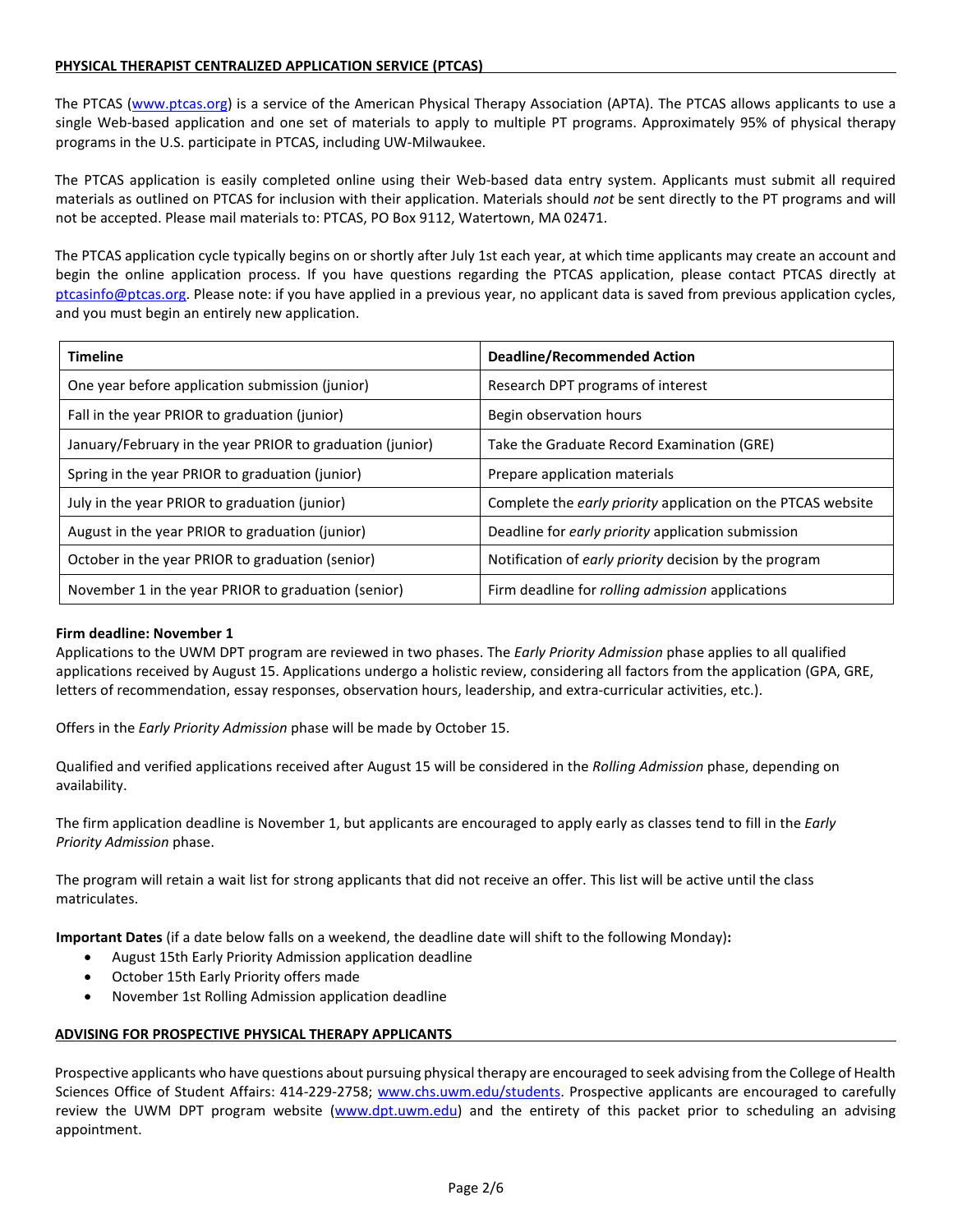Questions may also be directed to pt-program@uwm.edu.

*Completed Baccalaureate Degree:* Prospective applicants who have already completed a bachelor's degree and are interested in taking courses at UWM to satisfy DPT program prerequisites should apply for admission to UWM [\(http://apply.wisconsin.edu\).](http://apply.wisconsin.edu/) On the application, applicants should identify their reason for applying as "Undergraduate courses as a visitor/guest student" and their "applying as" status as "Undergraduate non-degree student with a bachelor's degree." Students should apply as a second degree student *only* if they plan to complete a second bachelor's degree. Questions regarding financial aid for non-degree students should be directed to Gayla Jenkins (jenkinsg@uwm.edu) in the UWM Department of Financial Aid.

# **HOW TO SEARCH FOR DPT PROGRAMS OF INTEREST**

One year before you will submit your application (in the summer before junior year for traditional students), begin to research physical therapy programs that are of interest to you. With over 200 programs in the United States to choose from, this can be a daunting task. The following questions can help you refine your search:

- 1. Geographically, where would you like to attend school?
	- a. Would you prefer to attend a program in Wisconsin?
	- b. Are you willing to attend a program out of state?
	- c. Are you willing to attend a program out of the Midwest region?
	- d. Does the size of the city/town/village in which a program is located matter to you? Would you mind living in a large city like Chicago for three years? In the country?
- 2. How much money are you willing to spend on tuition?
- 3. Do you prefer a private school or a public school?
- 4. Do you prefer a larger program with many students in the cohort (50+) or a smaller program with fewer students in the cohort (20-50)?
- 5. Do you want your program to have a focus on research?

Using your answers to the questions above as your guide, begin your research by reviewing the PTCAS Programs [D](http://www.ptcas.org/Directory/)irectory [\(https://ptcasdirectory.apta.org/39/List-of-PTCAS-Programs?qst=\)](https://ptcasdirectory.apta.org/39/List-of-PTCAS-Programs?qst=) to identify programs that align with your preferences.

Approximately one year prior to application submission (by the start of junior year for traditional students), identify 5-10 programs that are of interest to you. Throughout the following fall, research and document the individual requirements of each program on your list. Many students find it helpful to use an Excel document to track the requirements for all programs of interest in one document for easy comparison. Consider the following as you document your findings:

- 1. Prerequisite coursework and required or recommended minimum grades
	- a. Some programs may have additional course requirements beyond the national standard outlined on page one.
- 2. Minimum number of observation hours required
	- a. In-patient
		- b. Out-patient
- 3. Required or recommended minimum GPAs (cumulative and prerequisite courses)
- 4. Required or recommended minimum scores on the GRE
	- a. Quantitative reasoning
	- b. Verbal reasoning
	- c. Analytical writing
- 5. Recommended co-curricular experiences, such as:
	- a. Employment
	- b. Student organizations
	- c. Student leadership
	- d. Volunteerism
	- e. Undergraduate research
- 6. Required letters of reference, such as:
	- a. Academic (instructor)
	- b. Character (supervisor)
	- c. Physical Therapist
- 7. Application essay requirements
- 8. Estimated tuition and associated costs of attendance
	- a. Scholarship, grants, and other financial assistance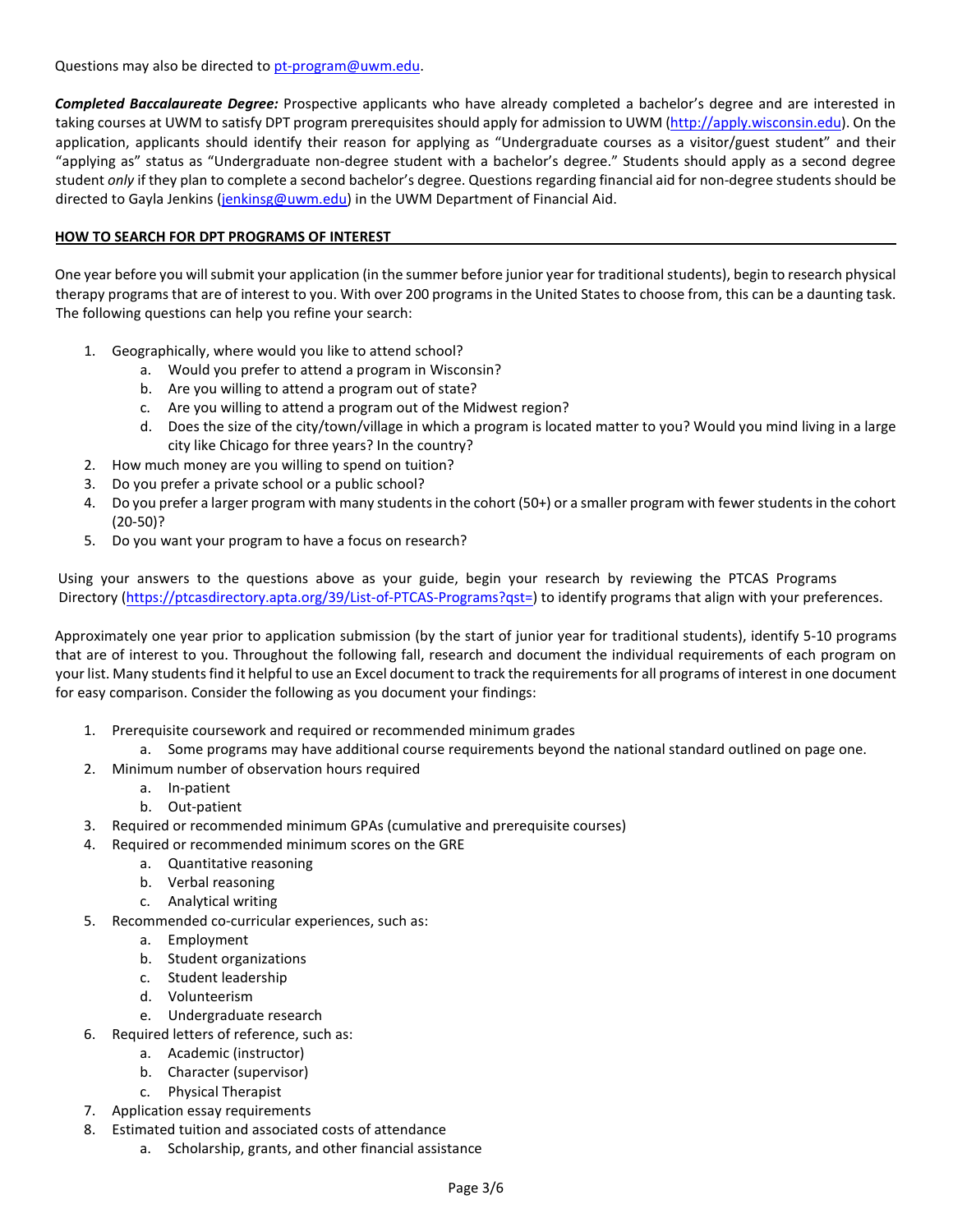Identify the programs on your list that you are eligible to apply to or could be eligible to apply to in the future. Additionally, using each programs' minimum and competitive criteria, identify those programs to which you would be a *strong* applicant.

# **HOW TO CONDUCT PT OBSERVATION HOURS**

To search for the opportunity to shadow a licensed physical therapist, you need to contact PT clinics. All practicing PTs once had to shadow another PT, so clinics expect to receive calls from prospective PT students who are in need of observation hours. Some clinics may require you to submit a volunteer application prior to them considering you.

You can conduct an Internet search to find PT clinics that are close to you. Keep in mind that most pre-PT students at UWM want to conduct their observation hours near campus, so oftentimes clinics near UWM are "full" and don't have frequent openings for student observation hours. You may need to utilize a vehicle or the Milwaukee County Transit System (bus) to get to a clinic that is a bit further from campus.

While practicing PTs do anticipate student requests for shadowing hours, the time these clinicians will spend with students is a completely voluntary commitment. PTs offer time for student observations as well as DPT student clinical internships on top of managing their typical daily schedules. When contacting sites or therapists, consider this a professional interaction that is respectful of that person's time; understand that you may be communicating with a future colleague.

It is not necessary for you to document your observation hours as you complete the hours; rather, when you are completing your application to PT programs via the PTCAS system in the future, you will be required to enter the contact information (email address) for each PT you observed. When you enter that information, that PT will be sent an automated email with a link they will use to verify your hours and provide quantitative and qualitative feedback about their experience with you. Because often a good amount of time can pass between when you complete hours at a particular location and when you will submit your application, it is recommended that upon completion of your hours at an individual facility you send an email summary to the PT you shadowed to 1) thank them for their time, 2) document the exact number of hours you spent shadowing them, and 3) notify them that they will receive an automated verification request in the future from the PTCAS system as you are completing your application for admission to programs. Verification of observation hours must be completed by the PT you shadowed (not an administrator or coordinator at that facility), as the PT is required to enter their individual license number upon submission.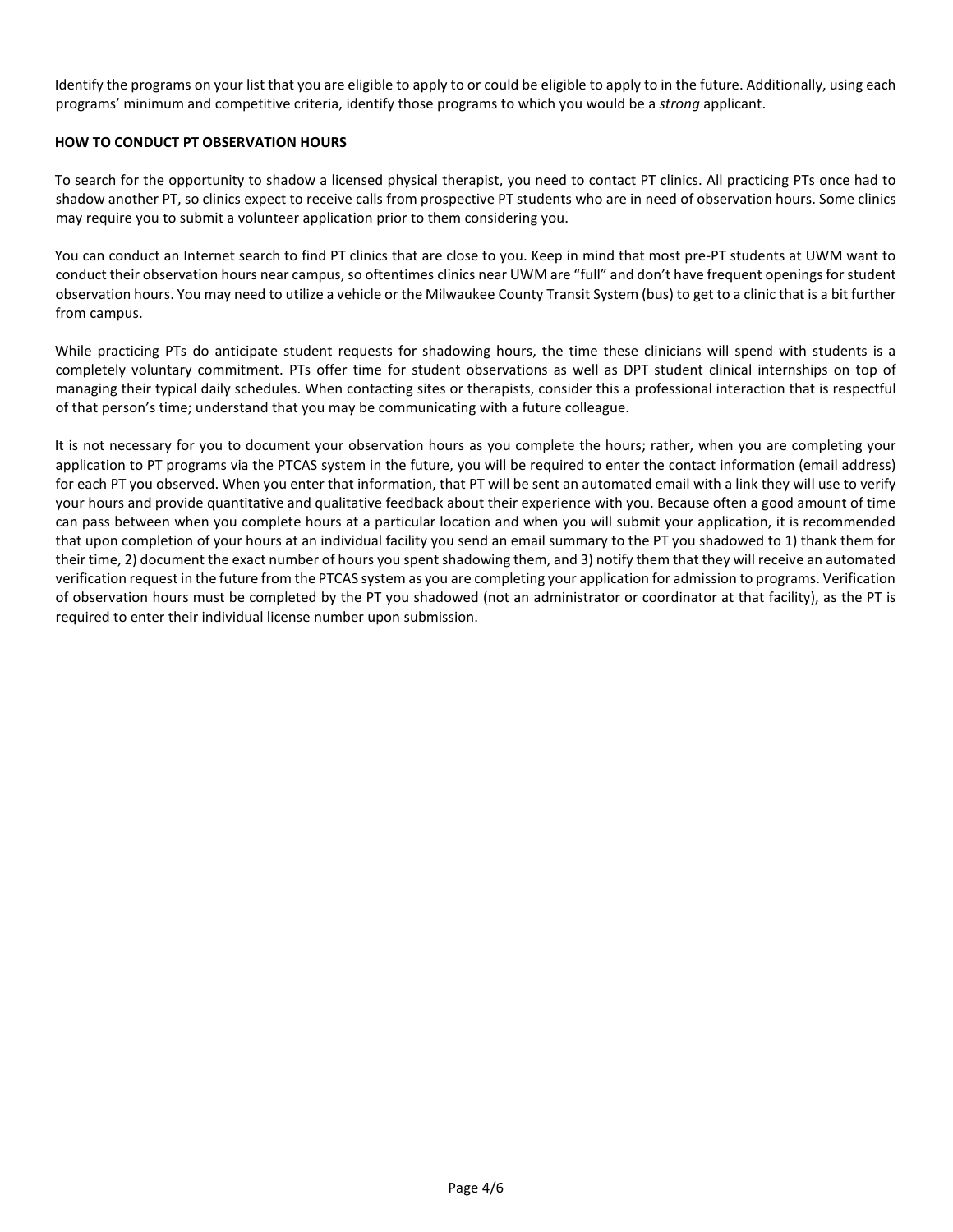#### **UW-MILWAUKEE DPT PROGRAM**

For a complete list of requirements and detailed application information for the UWM Doctor of Physical Therapy (DPT) program, please visit [www.dpt.uwm.edu.](http://www.dpt.uwm.edu/) Additionally, the UWM Program Page on the PTCAS website contains this information for each admission cycle. The requirements for admission to the UWM DPT program include:

- Undergraduate degree and prerequisite coursework must be completed by the time the applicant plans to enroll in the DPT program. An applicant must satisfy the Graduate School requirements in addition to these program requirements to be considered for admission to the program.
- Completion of an undergraduate degree from an accredited institution with an overall cumulative grade point average (GPA) of a 3.0 (on a 4.0 scale).
- Completion of the program application on the Physical Therapist Centralized Application Service (PTCAS) website: [www.ptcas.org.](http://www.ptcas.org/) Narrative essays are evaluated as part of the selection process.
- Submission of scores on the General Test of the Graduate Record Examination (GRE) taken within the last five years. Information about the GRE can be found here[: www.ets.org/gre.](http://www.ets.org/gre) See below for recommended minimum scores.
- Completion of two 20-hour observational experiences (for a total of 40 hours) with a licensed physical therapist within 12 months of application submission. PTs verify hours electronically through the PTCAS application.
- Two letters of recommendation, one of which must be an academic reference.
- Completion of 10 prerequisite courses with a minimum grade of "C" or better and a prerequisite GPA of 3.0 (on a 4.0 scale).

The UWM DPT program reviews candidate files only after the application submission deadline. Students who do not meet the minimum criteria for any of those outlined above will not be reviewed by the admission committee. Qualified applicant files are closely reviewed by the admission committee considering *all* components of the applicant profile. No singular element of the admission criteria is weighed more heavily than another. The program receives approximately 400 applications each year and seeks to enroll 24 new students each May.

#### **UWM PROFILE OF ADMITTED DPT APPLICANTS**

On average, applicants who were admitted to the DPT program at UWM earned the following:

- cumulative GPA of 3.5
- prerequisite courses GPA of 3.5
- GRE quantitative reasoning score of 154
- GRE verbal reasoning score of 155
- GRE analytical writing score of 4.0
- GRE analytical writing score of 4.0

Applicants to UWM who satisfy the following criteria are considered competitive applicants:

- cumulative GPA of 3.3 or higher
- prerequisite courses GPA of 3.3 or higher
- prerequisite course grades not lower than B
- GRE quantitative reasoning score of 150
- GRE verbal reasoning score of 150

#### **PREREQUISITE COURSEWORK**

UWM does not permit substitutions for prerequisites. Preference will be given to applicants that have completed all prerequisite courses at the time of application submission. More than one outstanding prerequisite at the time of application submission is discouraged. Students are encouraged to complete laboratory science prerequisites at a four-year institution of higher education instead of a two-year or technical school. The program *will* accept college credits that were granted retroactively to students who achieved appropriate scores on high school advanced placement (AP) tests; however, the program will not use those credits in the calculation of the prerequisite courses GPA for admission. Students can consult the following website to determine how UWM accepts AP scores:

[https://uwm.edu/onestop/your-student-record/transfer](https://uwm.edu/onestop/your-student-record/transfer-credits/transferring-non-coursework-credit/)credits/transferring-non-coursework-credit/

| <b>Prerequisite Course</b>                                                                                                                                                      | <b>UWM Course Number</b>            |
|---------------------------------------------------------------------------------------------------------------------------------------------------------------------------------|-------------------------------------|
| General Biology I (4 cr. with lab)                                                                                                                                              | <b>Biological Sciences 150</b>      |
| General Biology II(4 cr. with lab)                                                                                                                                              | <b>Biological Sciences 152</b>      |
| Human Anatomy (4 cr. with lab)*                                                                                                                                                 | <b>Biological Sciences 202</b>      |
| Human Physiology (4 cr. with lab)*                                                                                                                                              | <b>Biological Sciences 203</b>      |
| Chemistry I (4 cr. with lab)                                                                                                                                                    | Chemistry 102                       |
| Chemistry II (4 cr. with lab)                                                                                                                                                   | Chemistry 104                       |
| Physics I (4 cr. with lab)                                                                                                                                                      | Physics 120 (lecture) and 121 (lab) |
| Physics II (4 cr. with lab)                                                                                                                                                     | Physics 122 (lecture) and 123 (lab) |
| Psychology (3 cr.)                                                                                                                                                              | Any Psychology course               |
| Introductory Statistics (3 cr.)                                                                                                                                                 | Kinesiology 270                     |
| *Applicants must complete a 2-semester sequence of anatomy/physiology with lab. This<br>can be a stand-alone anatomy course and a stand-alone physiology course or a 2-semester |                                     |

*combined anatomy/physiology course.*